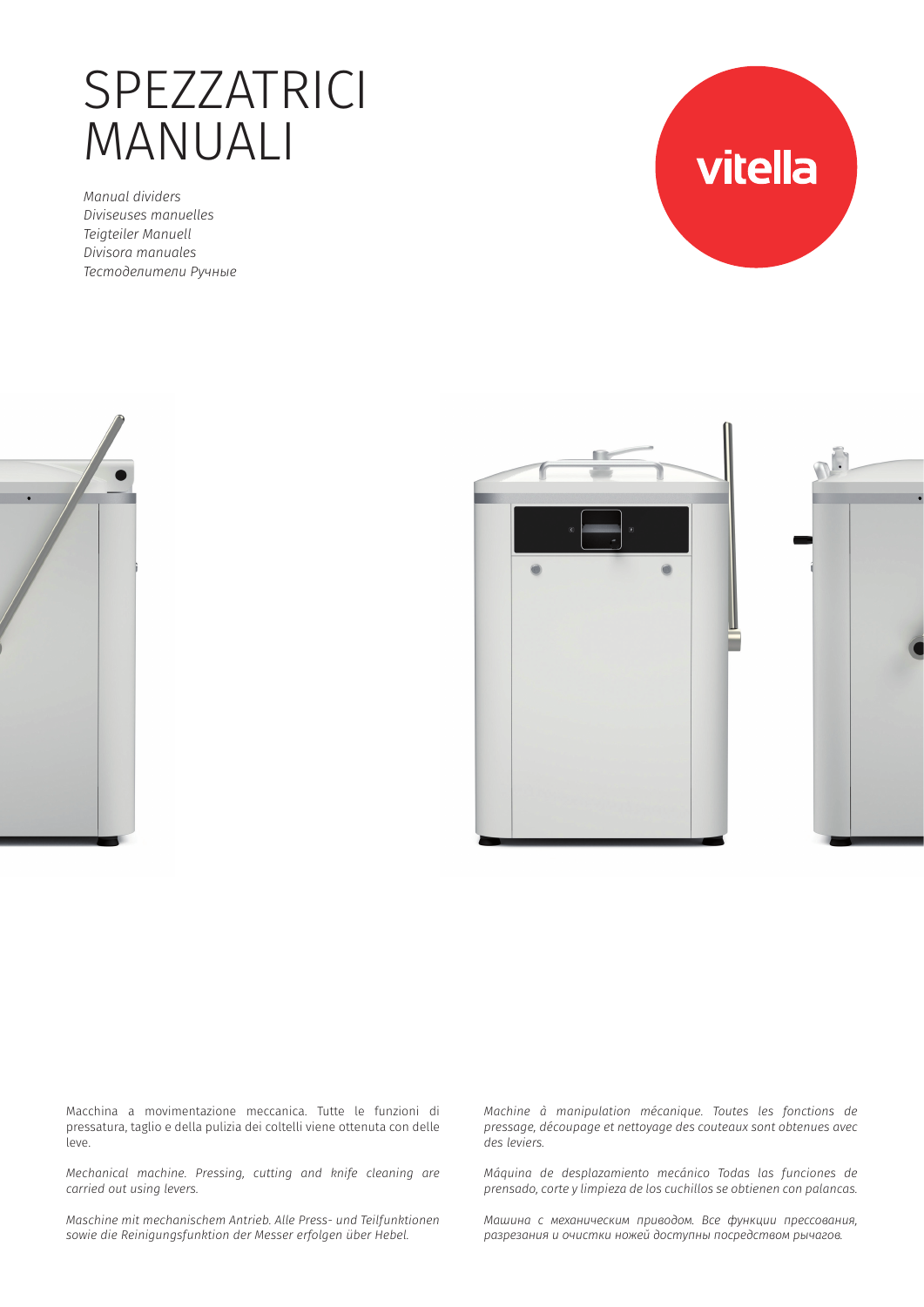## SPEZZATRICI E PRESSE AUTOMATICHE *Automatic dividers and presses*

### CICLO DI LAVORO

- 1. inserire il prodotto nella vasca;
- 2. chiudere il coperchio;
- 3. con le leve pressare e tagliare;
- 4. apertura manuale del coperchio;
- 5. togliere i pezzi di pasta tagliati.

### WORK CYCLE

- 1. insert the product into the basin;
- 2. close the cover;
- 3. press and cut using the levers;
- 4. open the cover manually;
- 5. remove the pieces of cut dough.

### CYCLE DE TRAVAIL

- 1. insérer le produit dans la cuve ;
- 2. fermer le capot ;
- 3. avec les leviers presser et découper ;
- 4. ouverture manuelle du capot ;
- 5. enlever les morceaux de pâte découpés.

### ARBEITSZYKLUS

- 1. Das Produkt in die Wanne geben;
- 2. Deckel schließen;
- 3. mit den Hebeln pressen und teilen;
- 4. manuelle Öffnung des Deckels;
- 5. geteilte Teigstücke entnehmen.

- 
- 
- 3. con las palancas, prensar y cortar;
- 
- 

1500

### РАБОЧИЙ ЦИКЛ

- 1. поместите продукт в дежу;
- 2. закройте крышку;
- 3. выполните прессование и нарезание, используя рычаг;
- 4. ручное открытие крышки;
- 5. удалите разрезанные кусочки теста.





PESO/WEIGHT 180 Kg

DIMENSIONI IMBALLI/PACKING DIMENSIONS 760x1360x730 mm

# CICLO DE TRABAJO

- 1. introducir el producto en la cuba;
- 2. cerrar la tapa;
- 
- 4. apertura manual de la tapa;
- 5. sacar las porciones de masa cortadas.